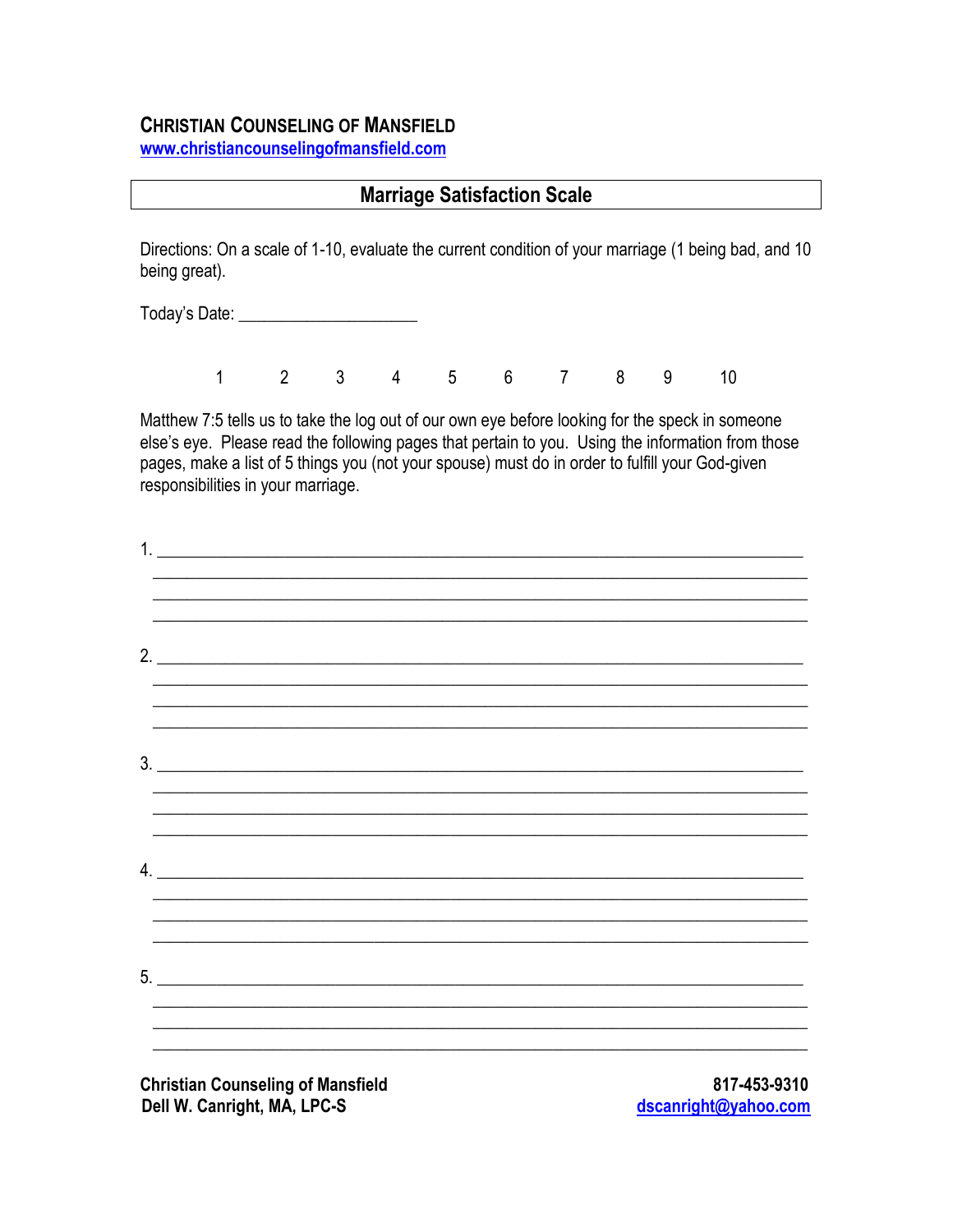# Portrait of a Godly Marriage

*A godly marriage is one in which both the husband and the wife seek to die to self and live for Christ daily. Personal agendas are submitted to God's agenda as both spouses seek to be controlled by the Spirit of God rather than by their flesh. Neither partner clings to his or her "rights", but both realize that they are under the authority of God. Their unity is not based on likes and dislikes or other "compatibility" issues, but on the fact that God has joined them together. They seek harmony through "putting on the mind of Christ".*

*When there is an issue to address, they each first consider where they have been wrong. After they have confessed and repented of their area of responsibility, they prayerfully and lovingly seek to bring their spouse to a right place before God. Both are willing to consider their own sin, repent, and are ready to forgive their spouse.*

*Their primary goal for each other is that they reflect Christ and His love. This takes precedence above personal agendas for their spouse. They consider it a privilege and responsibility to assist each other in spiritual growth. They evaluate their love for each other based on 1 Corinthians 13 rather than on emotional whims and feelings.*

*They take time to build and nurture their relationship. The marriage takes priority above all other relationships (with the exception of their relationship to God), including job, kids, parents and friendships. They are loyal and faithful to each other, and do not allow any person to come between them.*

*They make their physical relationship a priority, are affectionate with each other, and make love frequently.*

*They worship together, are faithful in church attendance, and read Scripture and pray together regularly. They do not treat their faith as a private matter but share it freely with each other.*

See for reference: Genesis 2:18-25; Galatians 5:16-23; Ephesians 5:22-33; First Corinthians 7:1-5; 13:4-8; Colossians 3:12-25; First Peter 3:1-7; Titus 2:1-5 (for women); Titus 2:6-10 (for men); Titus 2:11-15 (for men and women).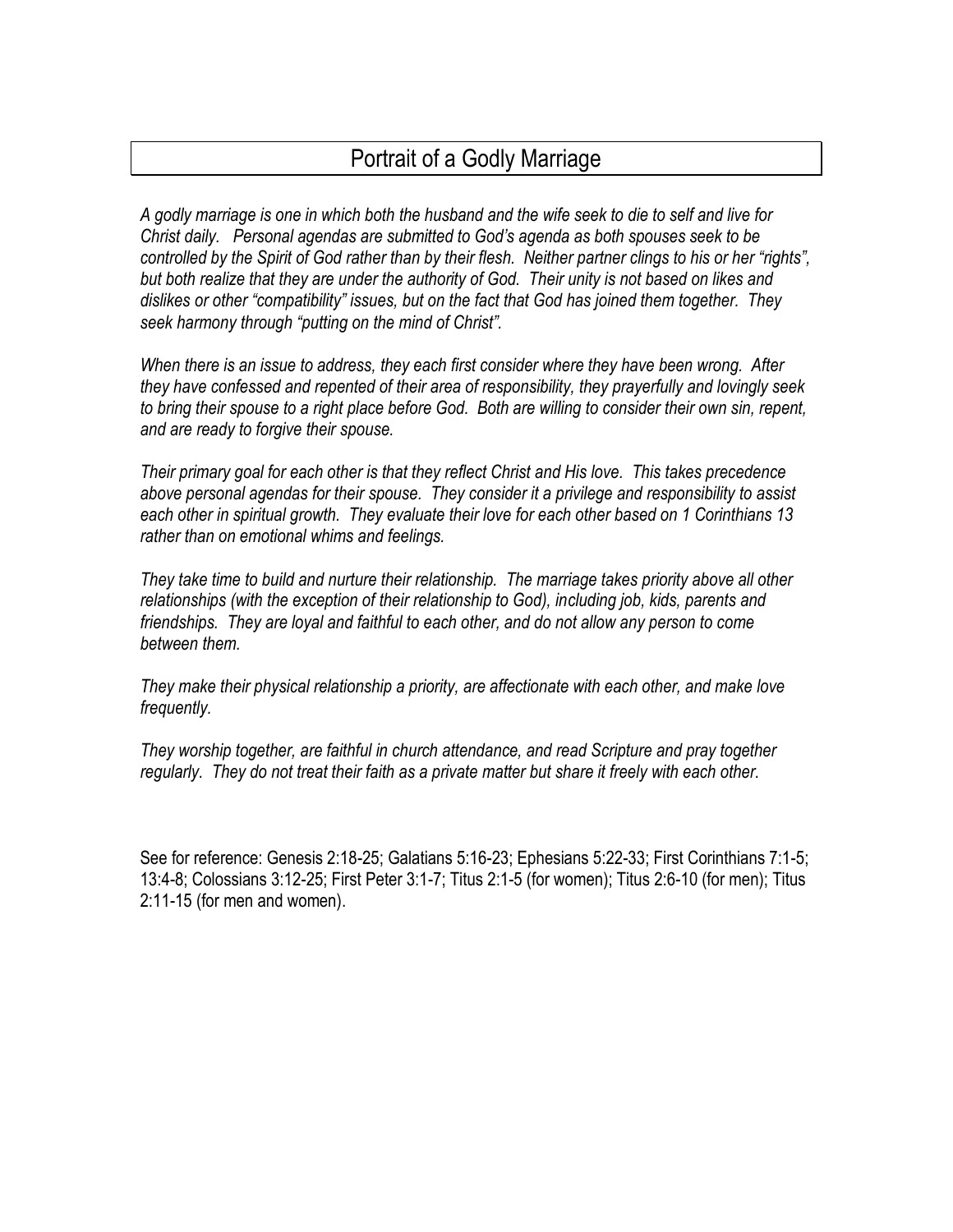# Portrait of a Godly Husband

*A godly husband loves his wife sacrificially. He seeks diligently to understand her. He lovingly teaches her the truths of God's Word and seeks to live out the truths of Scripture in his own conduct. He is concerned about the spiritual well-being of his wife and prays with her and for her on a regular basis. He does not rule over her. He is the biggest servant in the family and finds more joy in serving than in being served. He follows through on his commitments. He takes seriously his responsibility to lead and shepherd his family knowing that it is to the Lord he must give an account. He listens attentively to his wife so he can grow in his knowledge of her. He realizes she is not "one of the boys" and treats her with gentleness at all times. He places her interests above his own.*

*He is self-controlled, kind, humble, patient, and not easily angered. He is not ruled by alcohol or other forms of intoxication. He does not indulge ungodly passions, but instead buffets and disciplines his body to bring it under the authority of God and His Word. He is ruled by Christ and places himself completely under His authority. He is not wise in his own eyes but relies on the wisdom of God as revealed in His Word. He does not lean on his own understanding. His decisions and actions flow from his study and meditation on God's Word rather than from his own desires.*

*He takes great pleasure in his wife's body and makes love to her joyfully, frequently, and unselfishly, considering her needs rather than his own. He is faithful to her. He recognizes that his body also belongs to his wife.*

*He uses his speech to edify and build up his wife and children. He guards his tongue, using it for blessing rather than cursing. He joyfully and abundantly provides for the financial needs of his family. He praises his wife to others and treats her as a precious treasure. His life reflects the fruit of the Spirit as found in Galatians 5. He seeks to please God, not man.*

See for reference: Proverbs 3:5,6; Galatians 5:22, 23; Ephesians 4:29-32; 5:25-33; First Corinthians 7:1-5; 13:1-8; Colossians 3:5-19; First Peter 3:7; First Timothy 3, 5.